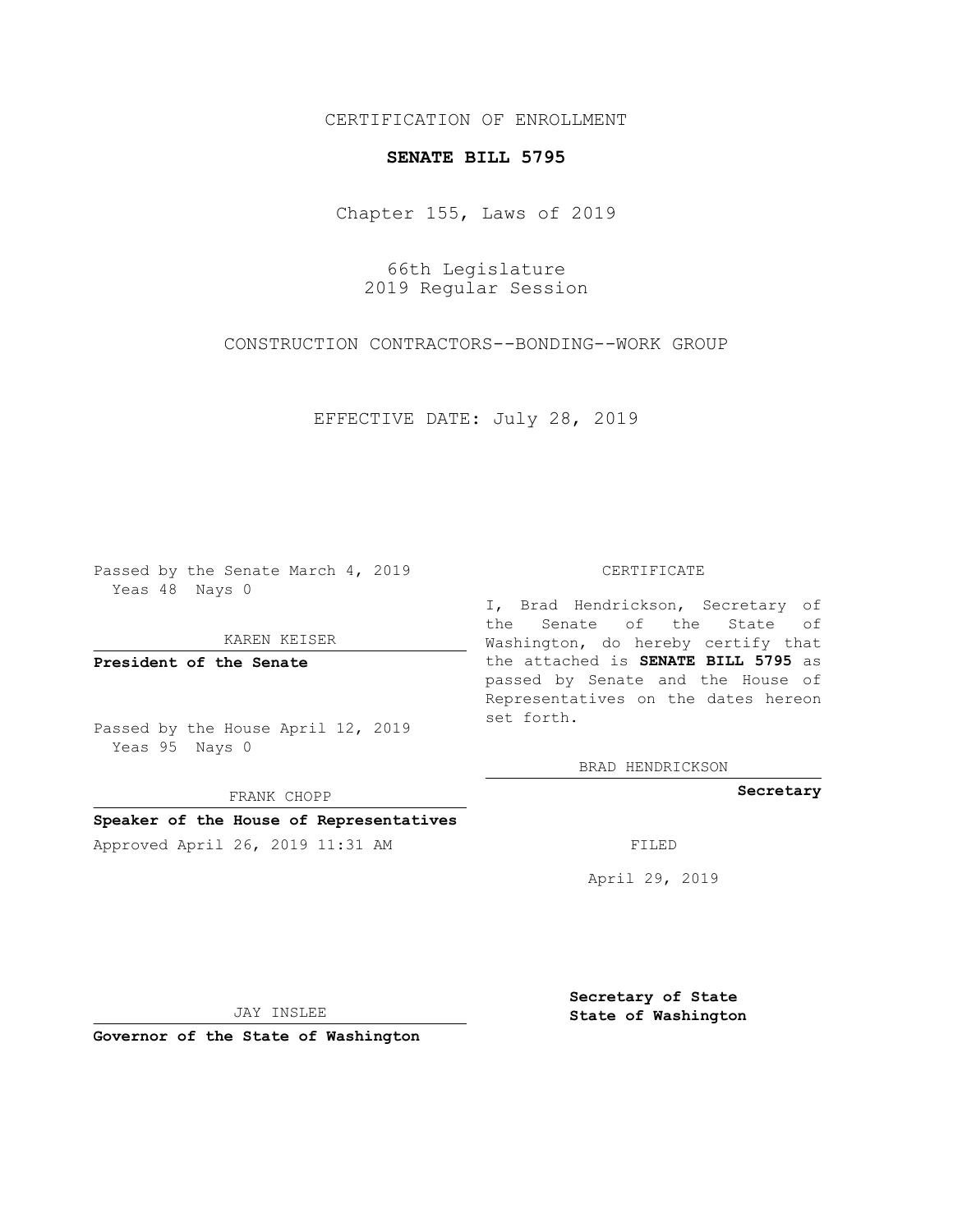## **SENATE BILL 5795**

Passed Legislature - 2019 Regular Session

**State of Washington 66th Legislature 2019 Regular Session By** Senators Zeiger and Saldaña; by request of Department of Labor &

Industries

 AN ACT Relating to construction contractors but only with respect to providing financial recourse to harmed consumers not to include a warranty and creating a work group; and amending RCW 18.27.040.

BE IT ENACTED BY THE LEGISLATURE OF THE STATE OF WASHINGTON:

 **Sec. 1.** RCW 18.27.040 and 2007 c 436 s 4 are each amended to read as follows:6

 (1) Each applicant shall file with the department a surety bond issued by a surety insurer who meets the requirements of chapter 48.28 RCW in the sum of twelve thousand dollars if the applicant is a general contractor and six thousand dollars if the applicant is a specialty contractor. If no valid bond is already on file with the department at the time the application is filed, a bond must accompany the registration application. The bond shall have the state of Washington named as obligee with good and sufficient surety in a form to be approved by the department. The bond shall be continuous and may be canceled by the surety upon the surety giving written notice to the director. A cancellation or revocation of the bond or withdrawal of the surety from the bond automatically suspends the registration issued to the contractor until a new bond or reinstatement notice has been filed and approved as provided in this section. The bond shall be conditioned that the applicant will pay

p. 1 SB 5795.SL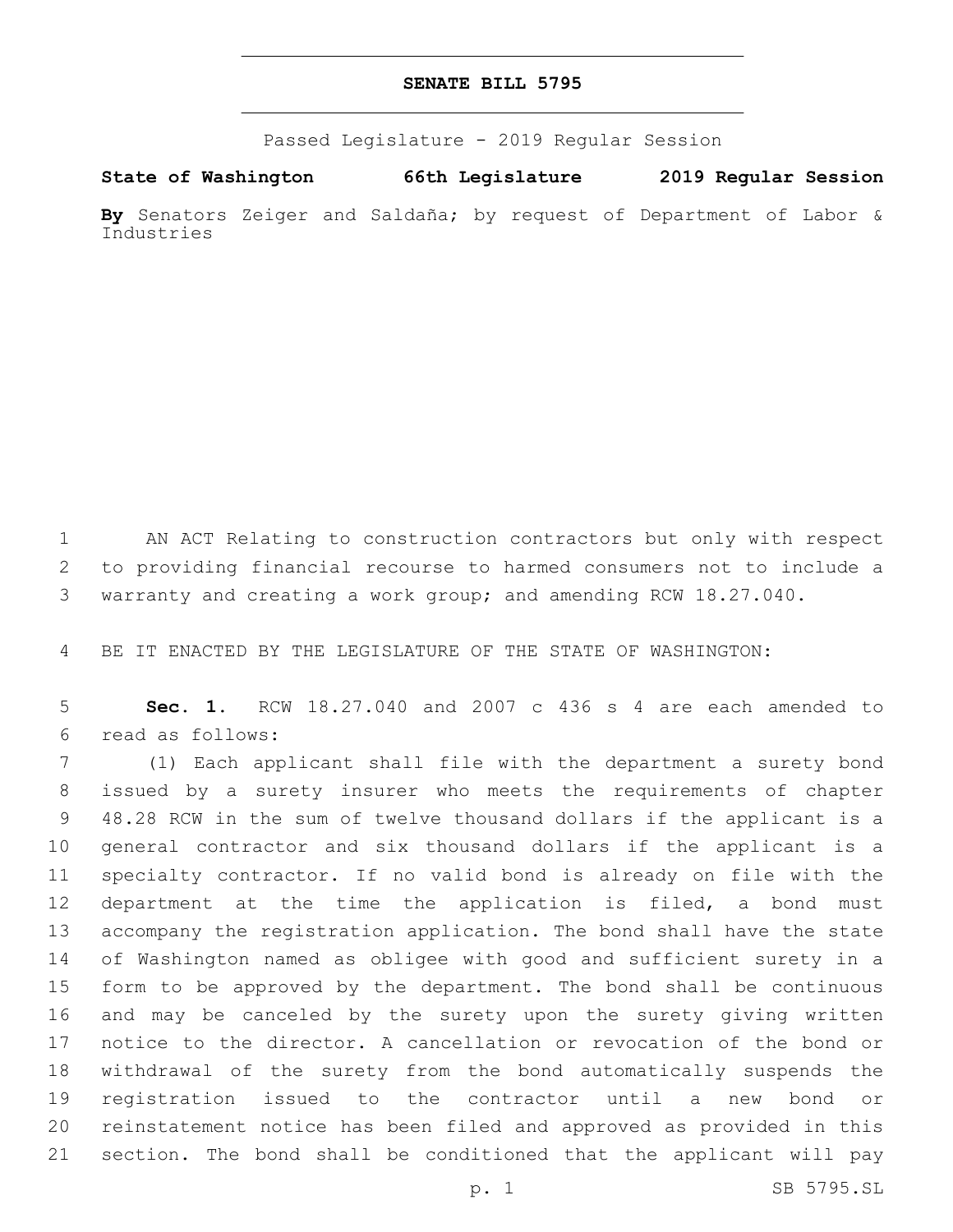all persons performing labor, including employee benefits, for the contractor, will pay all taxes and contributions due to the state of Washington, and will pay all persons furnishing material or renting or supplying equipment to the contractor and will pay all amounts that may be adjudged against the contractor by reason of breach of contract including improper work in the conduct of the contracting business. A change in the name of a business or a change in the type of business entity shall not impair a bond for the purposes of this section so long as one of the original applicants for such bond maintains partial ownership in the business covered by the bond.

 (2) At the time of initial registration or renewal, the contractor shall provide a bond or other security deposit as required by this chapter and comply with all of the other provisions of this chapter before the department shall issue or renew the contractor's 15 certificate of registration. Any contractor registered as of July 1, 2001, who maintains that registration in accordance with this chapter is in compliance with this chapter until the next renewal of the 18 contractor's certificate of registration.

 (3) Any person, firm, or corporation having a claim against the contractor for any of the items referred to in this section may bring suit against the contractor and the bond or deposit in the superior court of the county in which the work was done or of any county in which jurisdiction of the contractor may be had. The surety issuing the bond shall be named as a party to any suit upon the bond. Action upon the bond or deposit brought by a residential homeowner for breach of contract by a party to the construction contract shall be commenced by filing the summons and complaint with the clerk of the appropriate superior court within two years from the date the claimed contract work was substantially completed or abandoned, whichever occurred first. Action upon the bond or deposit brought by any other authorized party shall be commenced by filing the summons and complaint with the clerk of the appropriate superior court within one year from the date the claimed labor was performed and benefits accrued, taxes and contributions owing the state of Washington became due, materials and equipment were furnished, or the claimed contract work was substantially completed or abandoned, whichever occurred first. Service of process in an action filed under this chapter against the contractor and the contractor's bond or the deposit shall be exclusively by service upon the department. Three copies of the summons and complaint and a fee adopted by rule of not less than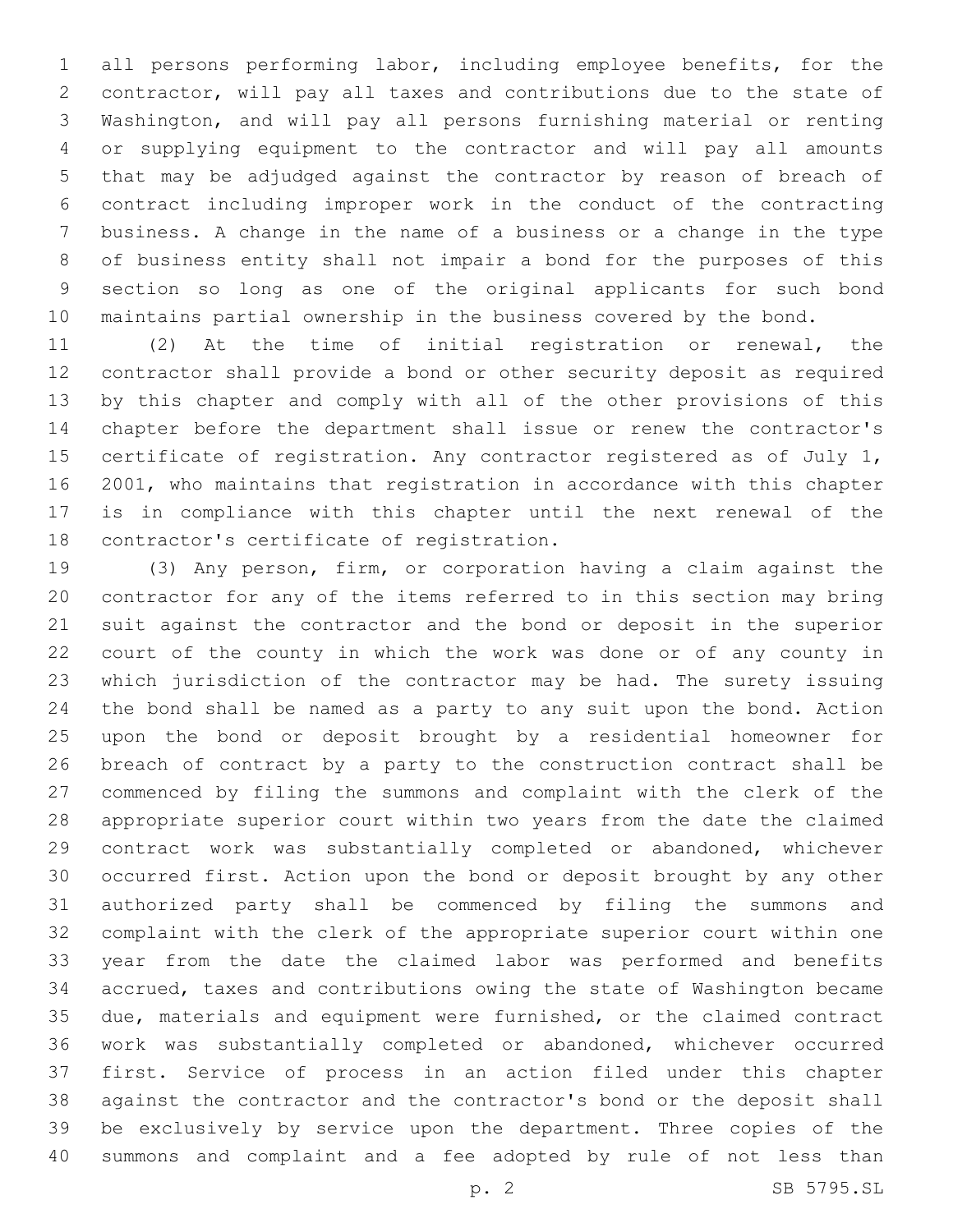fifty dollars to cover the costs shall be served by registered or certified mail, or other delivery service requiring notice of receipt, upon the department at the time suit is started and the department shall maintain a record, available for public inspection, of all suits so commenced. Service is not complete until the department receives the fee and three copies of the summons and complaint. The service shall constitute service and confer personal jurisdiction on the contractor and the surety for suit on claimant's claim against the contractor and the bond or deposit and the department shall transmit the summons and complaint or a copy thereof to the contractor at the address listed in the contractor's application and to the surety within two days after it shall have 13 been received.

 (4) The surety upon the bond shall not be liable in an aggregate amount in excess of the amount named in the bond nor for any monetary penalty assessed pursuant to this chapter for an infraction. The liability of the surety shall not cumulate where the bond has been renewed, continued, reinstated, reissued or otherwise extended. The 19 surety upon the bond may, upon notice to the department and the parties, tender to the clerk of the court having jurisdiction of the action an amount equal to the claims thereunder or the amount of the bond less the amount of judgments, if any, previously satisfied therefrom and to the extent of such tender the surety upon the bond shall be exonerated but if the actions commenced and pending and provided to the department as required in subsection (3) of this section, at any one time exceed the amount of the bond then unimpaired, claims shall be satisfied from the bond in the following 28 order:

 (a) Employee labor and claims of laborers, including employee 30 benefits;

 (b) Claims for breach of contract by a party to the construction 32 contract;

 (c) Registered or licensed subcontractors, material, and 34 equipment;

(d) Taxes and contributions due the state of Washington;

 (e) Any court costs, interest, and attorneys' fees plaintiff may be entitled to recover. The surety is not liable for any amount in 38 excess of the penal limit of its bond.

 A payment made by the surety in good faith exonerates the bond to 40 the extent of any payment made by the surety.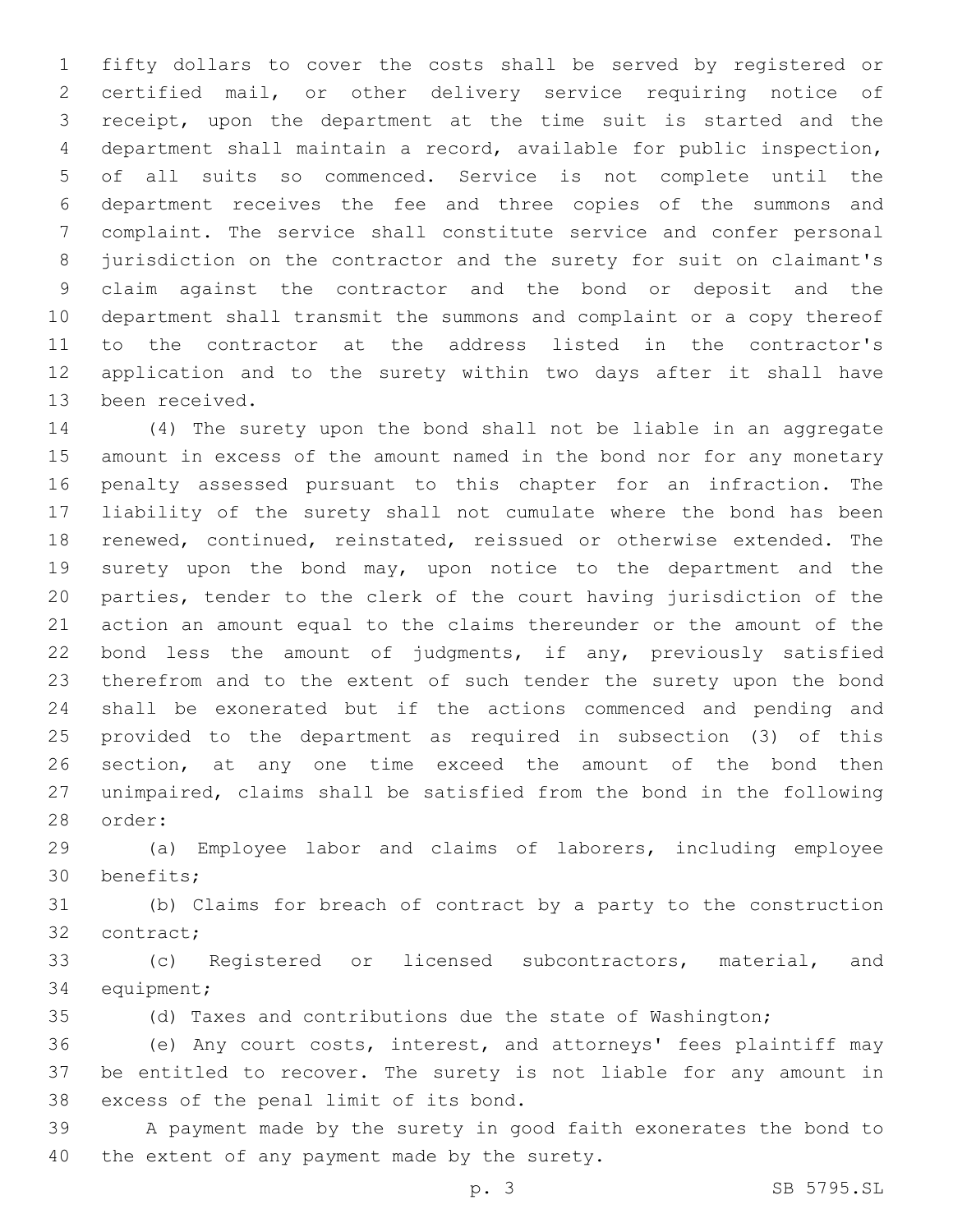(5) The total amount paid from a bond or deposit required of a general contractor by this section to claimants other than residential homeowners must not exceed one-half of the bond amount. The total amount paid from a bond or deposit required of a specialty contractor by this section to claimants other than residential homeowners must not exceed one-half of the bond amount or four 7 thousand dollars, whichever is greater.

 (6) The prevailing party in an action filed under this section against the contractor and contractor's bond or deposit, for breach of contract by a party to the construction contract involving a residential homeowner, is entitled to costs, interest, and reasonable attorneys' fees. The surety upon the bond or deposit is not liable in an aggregate amount in excess of the amount named in the bond or deposit nor for any monetary penalty assessed pursuant to this 15 chapter for an infraction.

 (7) If a final judgment impairs the liability of the surety upon the bond or deposit so furnished that there is not in effect a bond or deposit in the full amount prescribed in this section, the registration of the contractor is automatically suspended until the bond or deposit liability in the required amount unimpaired by 21 unsatisfied judgment claims is furnished.

 (8) In lieu of the surety bond required by this section the contractor may file with the department an assigned savings account, 24 upon forms provided by the department.

 (9) Any person having filed and served a summons and complaint as required by this section having an unsatisfied final judgment against the registrant for any items referred to in this section may execute upon the security held by the department by serving a certified copy of the unsatisfied final judgment by registered or certified mail upon the department within one year of the date of entry of such judgment. Upon the receipt of service of such certified copy the department shall pay or order paid from the deposit, through the registry of the superior court which rendered judgment, towards the amount of the unsatisfied judgment. The priority of payment by the department shall be the order of receipt by the department, but the department shall have no liability for payment in excess of the 37 amount of the deposit.

 (10) Within ten days after resolution of the case, a certified 39 copy of the final judgment and order, or any settlement documents where a case is not disposed of by a court trial, a certified copy of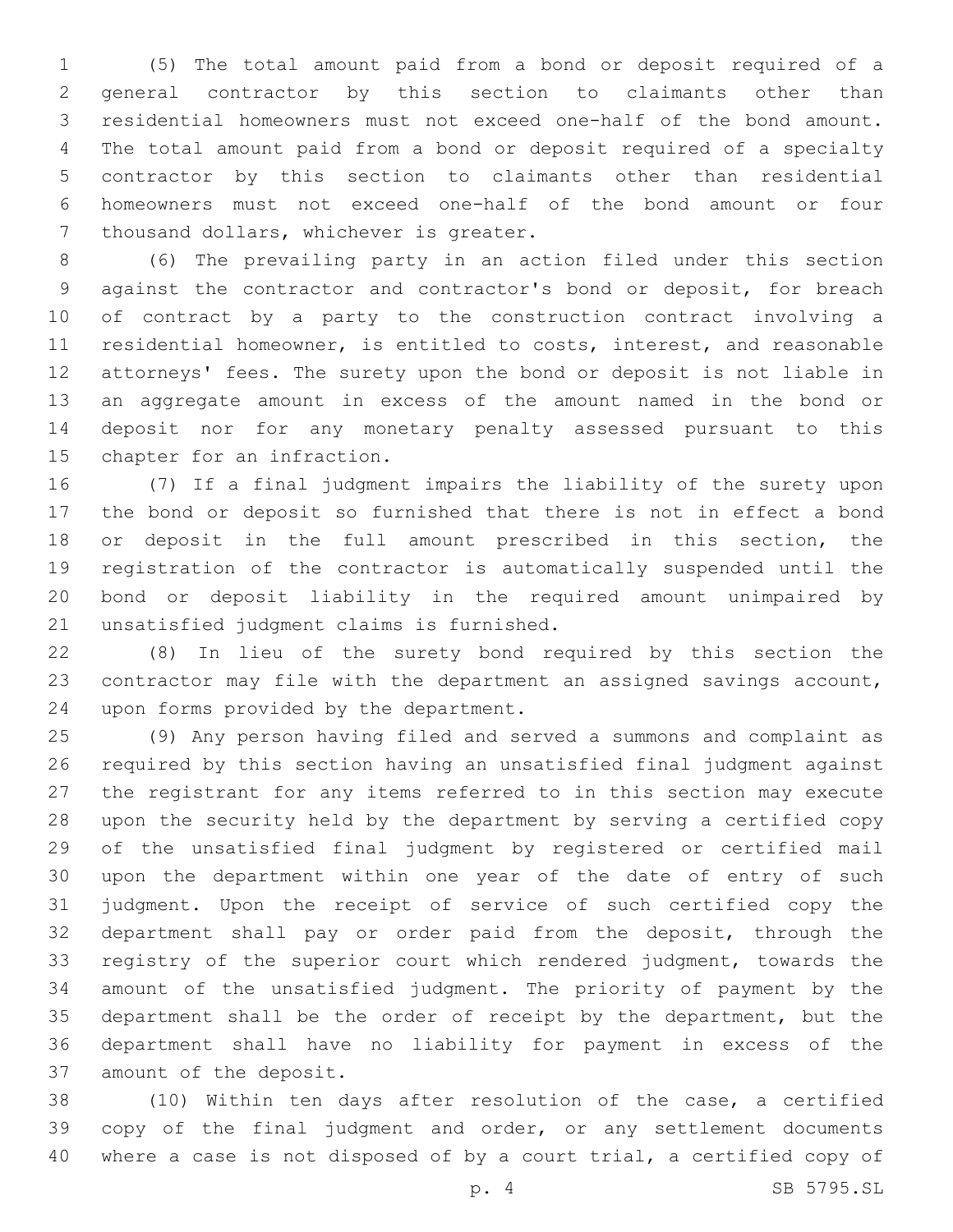the dispositive settlement documents must be provided to the department by the prevailing party. Failure to provide a copy of the final judgment and order or the dispositive settlement documents to the department within ten days of entry of such an order constitutes a violation of this chapter and a penalty adopted by rule of not less than two hundred fifty dollars may be assessed against the prevailing 7 party.

 (11) The director may require an applicant applying to renew or reinstate a registration or applying for a new registration to file a bond of up to three times the normally required amount, if the director determines that an applicant, or a previous registration of a corporate officer, owner, or partner of a current applicant, has 13 had in the past five years ((a total of three)) one final 14 judgment( $(\theta)$ ) in actions under this chapter involving a residential 15 single-family dwelling ((on two or more different structures)).

16 (12) The director may adopt rules necessary for the proper 17 administration of the security.

18 (13)(a) The department must convene a work group no later than 19 August 1, 2019, to consider additional safeguards for consumers who 20 engage contractors. The department must provide staff support for the 21 work group and include in the work group: Department staff; large and 22 small contractors that primarily contract with residential 23 homeowners, those that build new and rehabilitate residences, and 24 other interested contractors; surety bond companies; realtors or 25 their representatives; workers and/or their representatives; 26 representatives from the consumer protection division of the office 27 of the attorney general; consumers and/or advocates representing 28 them; and local building officials.

29 The work group shall submit a report with recommendations to the 30 department and, if applicable, the appropriate committees of the 31 legislature by June 30, 2020. The report must address whether:

32 (i) Bond amounts are sufficient and appropriate to protect 33 consumers, workers, and suppliers and meet tax obligations;

34 (ii) Additional criteria for contractors would provide a greater 35 level of protection;

36 (iii) Strategies to discourage the transfer of a business to a 37 different entity for the purpose of evading penalties or judgments 38 under this chapter should be implemented;